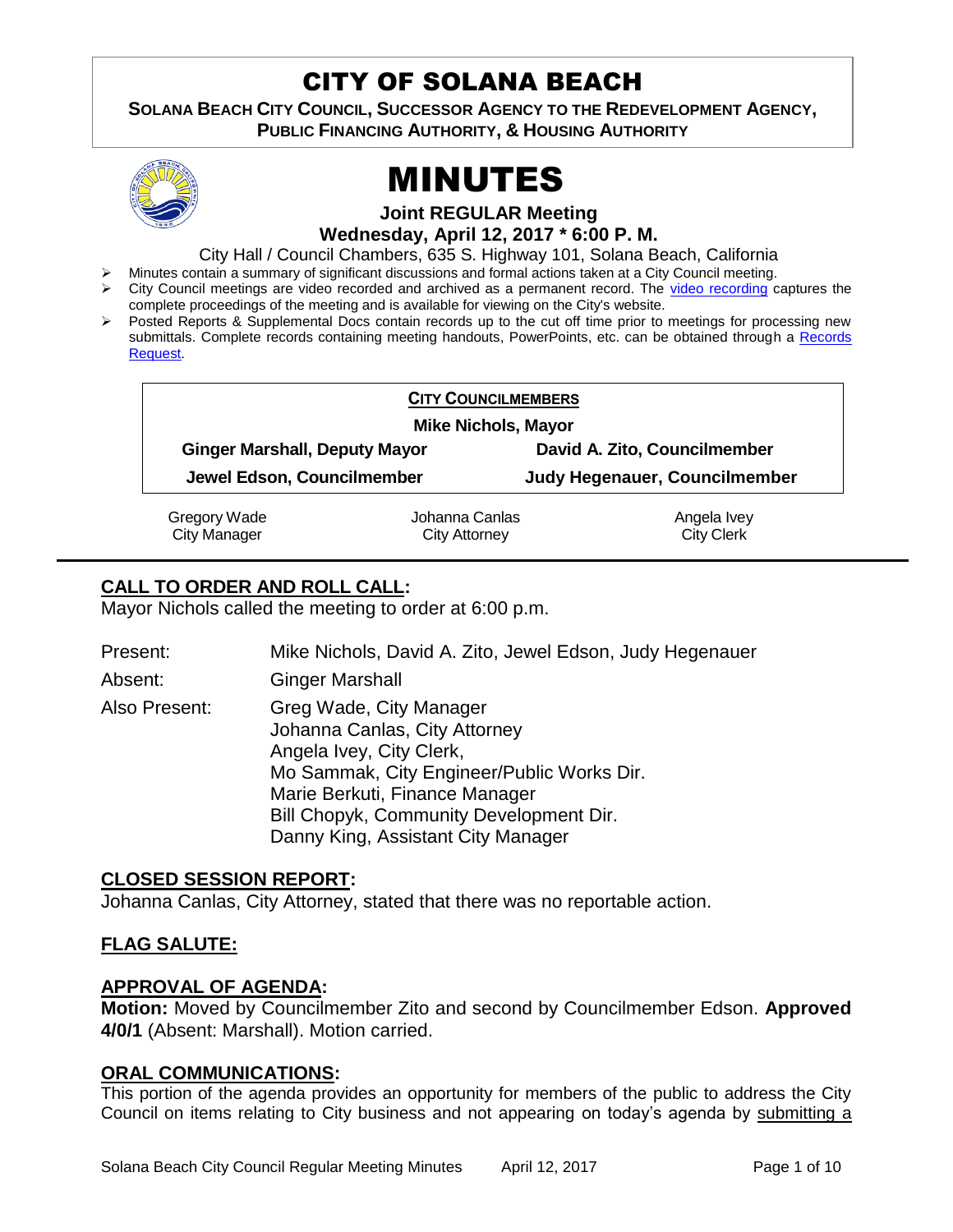speaker slip (located on the back table) to the City Clerk. Comments relating to items on this evening's agenda are taken at the time the items are heard. Pursuant to the Brown Act, no action shall be taken by the City Council on public comment items. Council may refer items to the City Manager for placement on a future agenda. The maximum time allotted for each presentation is THREE MINUTES (SBMC 2.04.190). Please be aware of the timer light on the Council Dais.

Julia Knoka stated that she was the new owner of Yogurt 101, invited the community to her ribbon cutting ceremony tomorrow from 4:00-6:00 p.m. and said that she left corporate America to support the Solana Beach community by using her yogurt shop to support schools, sports teams, camps and other entities. She offered buy-one get-one free coupons.

Jim McMenamin stated he was with Zephry Partners located in Encinitas and that their current projects included a park at Banker's Hill, a 60 luxury-home community in a building next to Balboa Park, South Coven, 168 new homes across from Dana Point Harbor and Doheny State Beach in Dana Point, and a 35 unit community in Carlsbad. He said that they had recently acquired 16.6 acres on the bluff top for a planned resort and villas with trails to the Preserve and Dog Beach in Del Mar. He stated that they had tentatively planned two outreach events on the property scheduled for May  $6<sup>th</sup>$  and May 13<sup>th</sup> from 10:00 a.m. - 2:00 p.m. to solicit community feedback and input and that they would be sending out letters and E-blast notifications to invite Solana Beach and Del Mar residents.

Council and Mr. McMenamin discussed that they planned to mail out letters to many Solana Beach residents, but not all, and that interested parties could sign up on the company's E-blast list at Walter Communications.

Robert Green stated that he was Zephyrs' partner on the project, a San Diego native and lived nearby in Olivenhain, that he had been developing high quality hotels in the Western United States for 18 years, had started the Four Seasons Aviara, now Park Hyatt in Carlsbad and started the Robert Green Company. He said that he had built Four Seasons Hotels in Jackson Hole, WY and Palo Alto, CA, and the Pendry Hotel in San Diego. He stated that these hotels were a dream come true for his company, to develop world class resorts and he had a lot of pride in what he did.

Ed Siegel stated that he lived on Hill Street and had an office in town, that he wanted to increase the sense of community of Solana Beach by changing the name of Lomas Santa Fe to Solana Beach Dr., that there was confusion for those going toward the Belly Up and are directed to get off on Lomas Santa Fe but instead get off on Santa Fe in Encinitas.

Councilmember Zito stated that a similar request was made twice before, that a proposal was voted on by the City in the late 80's and did not pass 75% to 25% and that, because of this history and the prior vote, a public vote would be required for reconsideration.

## **COUNCIL COMMUNITY ANNOUNCEMENTS / COMMENTARY:**

*An opportunity for City Council to make brief announcements or report on their activities. These items are not agendized for official City business with no action or substantive discussion.* 

## **A. CONSENT CALENDAR:** (Action Items) (A.1. - A.7.)

Items listed on the Consent Calendar are to be acted in a single action of the City Council unless pulled for discussion. Any member of the public may address the City Council on an item of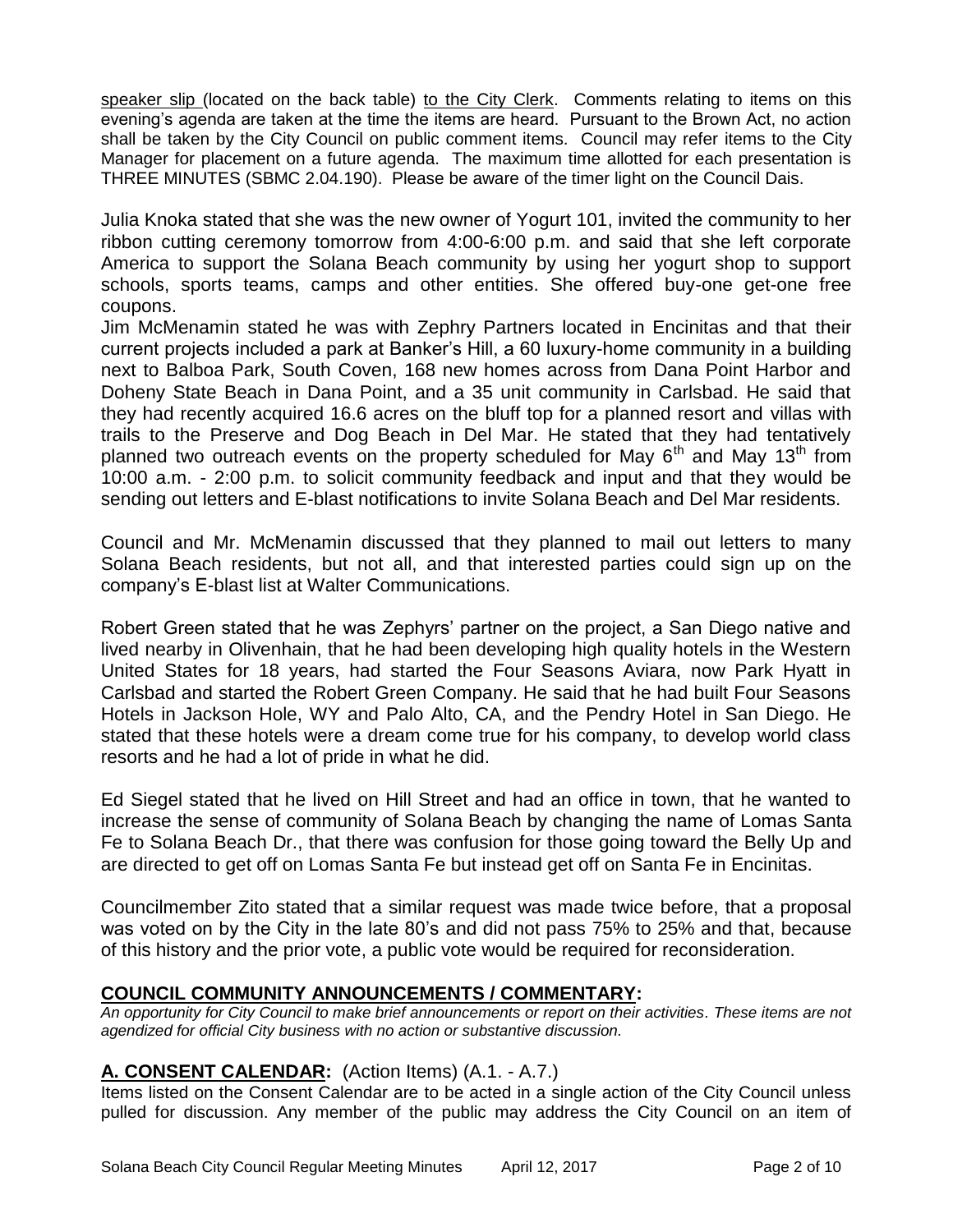concern by submitting to the City Clerk a speaker slip (located on the back table) before the Consent Calendar is addressed. Those items removed from the Consent Calendar by a member of the Council will be trailed to the end of the agenda, while Consent Calendar items removed by the public will be discussed immediately after approval of the Consent Calendar.

## **A.1. Minutes of the City Council.**

Recommendation: That the City Council

1. Approve the Minutes of the City Council Meetings held March 8, 2017.

[Item A.1. Report \(click here\)](https://solanabeach.govoffice3.com/vertical/Sites/%7B840804C2-F869-4904-9AE3-720581350CE7%7D/uploads/Item_A.1._Report_(Click_here)_4-12-17(1).PDF) [A.1. Updated Document #1](https://solanabeach.govoffice3.com/vertical/Sites/%7B840804C2-F869-4904-9AE3-720581350CE7%7D/uploads/A.1._Updated_Document_1.pdf)

*Posted Reports & Supplemental Docs contain records up to the cut off time, prior to the start of the meeting, for processing new submittals. The final official record containing handouts, PowerPoints, etc. can be obtained through a Records Request to the City Clerk's Office.* **Motion:** Moved by Councilmember Edson and second by Councilmember Zito. **Approved 4/0/1** (Absent: Marshall). **Motion carried.**

## **A.2. Register Of Demands.** (File 0300-30)

Recommendation: That the City Council

## 1. Ratify the list of demands for March 4, 2017 through March 24, 2017.

[Item A.2. Report \(click here\)](https://solanabeach.govoffice3.com/vertical/Sites/%7B840804C2-F869-4904-9AE3-720581350CE7%7D/uploads/Item_A.2._Report_(Click_here)_4-12-17.PDF)

*Posted Reports & Supplemental Docs contain records up to the cut off time, prior to the start of the meeting, for processing new submittals. The final official record containing handouts, PowerPoints, etc. can be obtained through a Records Request to the City Clerk's Office.*

**Motion:** Moved by Councilmember Edson and second by Councilmember Zito. **Approved 4/0/1** (Absent: Marshall). **Motion carried.**

## **A.3. General Fund Adopted Budget for Fiscal Year 2016-2017 Changes.** (File 0330-30)

Recommendation: That the City Council

1. Receive the report listing changes made to the Fiscal Year 2016-2017 General Fund Adopted Budget.

#### [Item A.3. Report \(click here\)](https://solanabeach.govoffice3.com/vertical/Sites/%7B840804C2-F869-4904-9AE3-720581350CE7%7D/uploads/Item_A.3._Report_(Click_here)_4-12-17.PDF)

*Posted Reports & Supplemental Docs contain records up to the cut off time, prior to the start of the meeting, for processing new submittals. The final official record containing handouts, PowerPoints, etc. can be obtained through a Records Request to the City Clerk's Office.*

**Motion:** Moved by Councilmember Edson and second by Councilmember Zito. **Approved 4/0/1** (Absent: Marshall). **Motion carried.**

## **A.4. Short Term Vacation Rentals (STVR's) - Voluntary Collection Agreement with Airbnb to Collect and Submit Transient Occupancy Tax (TOT).** (File 0610-15)

Recommendation: That the City Council

1. Adopt **Resolution 2017-055** authorizing the City Manager to execute the Voluntary Collection Agreement with Airbnb.

#### [Item A.4. Report \(click here\)](https://solanabeach.govoffice3.com/vertical/Sites/%7B840804C2-F869-4904-9AE3-720581350CE7%7D/uploads/Item_A.4._Report_(Click_here)_4-12-17.PDF)

*Posted Reports & Supplemental Docs contain records up to the cut off time, prior to the start of the meeting, for processing new submittals. The final official record containing handouts, PowerPoints, etc. can be obtained through a Records Request to the City Clerk's Office.* **Motion:** Moved by Councilmember Edson and second by Councilmember Zito. **Approved 4/0/1** (Absent: Marshall). **Motion carried.**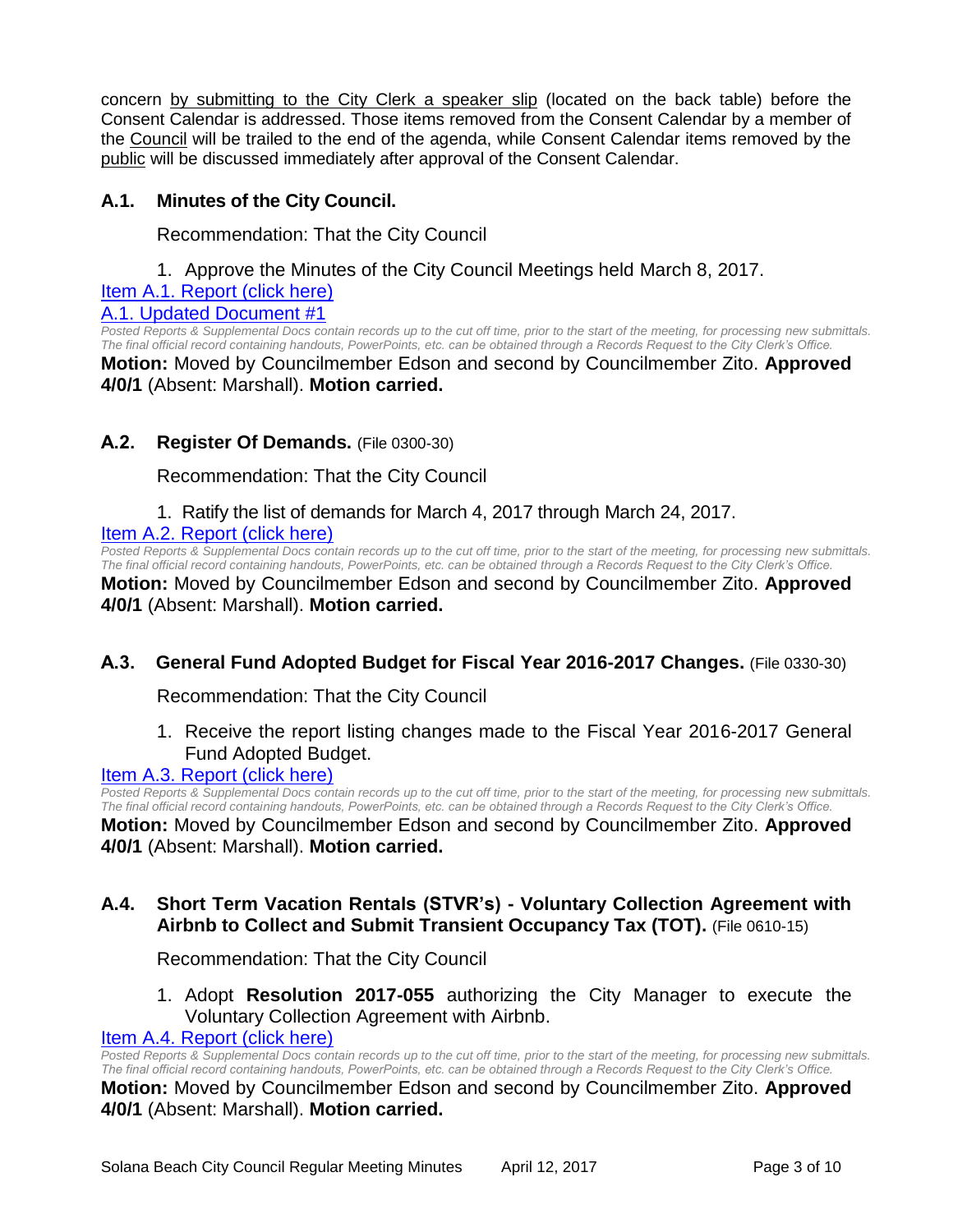## **A.5. Coastal Rail Trail DG (Decomposed Granite) Path Restoration.** (File 0840-37)

Recommendation: That the City Council

#### 1. Adopt **Resolution 2017-054**:

- a. Awarding a construction contract for the DG Path Restoration on the Coastal Rail Trail, Bid No. 2017-04, in the amount of \$78,300, to Blue Pacific Contracting and Paving.
- b. Approving an amount of \$12,700 for construction contingency.
- c. Authorizing the City Manager to execute the construction contract on behalf of the City.
- d. Authorizing the City Manager to approve cumulative change orders up to the construction contingency amount.

#### Item A.5. [Report \(click here\)](https://solanabeach.govoffice3.com/vertical/Sites/%7B840804C2-F869-4904-9AE3-720581350CE7%7D/uploads/Item_A.5._Report_(Click_here)_4-12-17.PDF)

*Posted Reports & Supplemental Docs contain records up to the cut off time, prior to the start of the meeting, for processing new submittals. The final official record containing handouts, PowerPoints, etc. can be obtained through a Records Request to the City Clerk's Office.*

**Motion:** Moved by Councilmember Edson and second by Councilmember Zito. **Approved 4/0/1** (Absent: Marshall). **Motion carried.**

#### **A.6. Lithocrete Cleaning and Sealing of Various Concrete Locations.** (File 0820-35)

Recommendation: That the City Council

#### 1. Adopt **Resolution 2017-050**:

- a. Rejecting all bids for the Clean and Re-Seal Concrete Lithocrete Project, Bid No. 2017-03.
- b. Authorizing the City Manager to modify the bid documents as may be necessary and then re-advertise the project for construction bids.

#### [Item A.6. Report \(click here\)](https://solanabeach.govoffice3.com/vertical/Sites/%7B840804C2-F869-4904-9AE3-720581350CE7%7D/uploads/Item_A.6._Report_(Click_here)_4-12-17.PDF)

*Posted Reports & Supplemental Docs contain records up to the cut off time, prior to the start of the meeting, for processing new submittals. The final official record containing handouts, PowerPoints, etc. can be obtained through a Records Request to the City Clerk's Office.*

**Motion:** Moved by Councilmember Edson and second by Councilmember Zito. **Approved 4/0/1** (Absent: Marshall). **Motion carried.**

## **A.7. Legal Services with Troutman Sanders, LLP for the Negotiations and Development of the City's Community Choice Aggregation Program.** (File 0400-05)

Recommendation: That the City Council

1. Adopt **Resolution 2017-057** approving the Professional Services Agreement with Troutman Sanders, LLP.

#### [Item A.7. Report \(click here\)](https://solanabeach.govoffice3.com/vertical/Sites/%7B840804C2-F869-4904-9AE3-720581350CE7%7D/uploads/Item_A.7._Report_(Click_here)_4-12-17.PDF)

*Posted Reports & Supplemental Docs contain records up to the cut off time, prior to the start of the meeting, for processing new submittals. The final official record containing handouts, PowerPoints, etc. can be obtained through a Records Request to the City Clerk's Office.*

**Motion:** Moved by Councilmember Edson and second by Councilmember Zito. **Approved 4/0/1** (Absent: Marshall). **Motion carried.**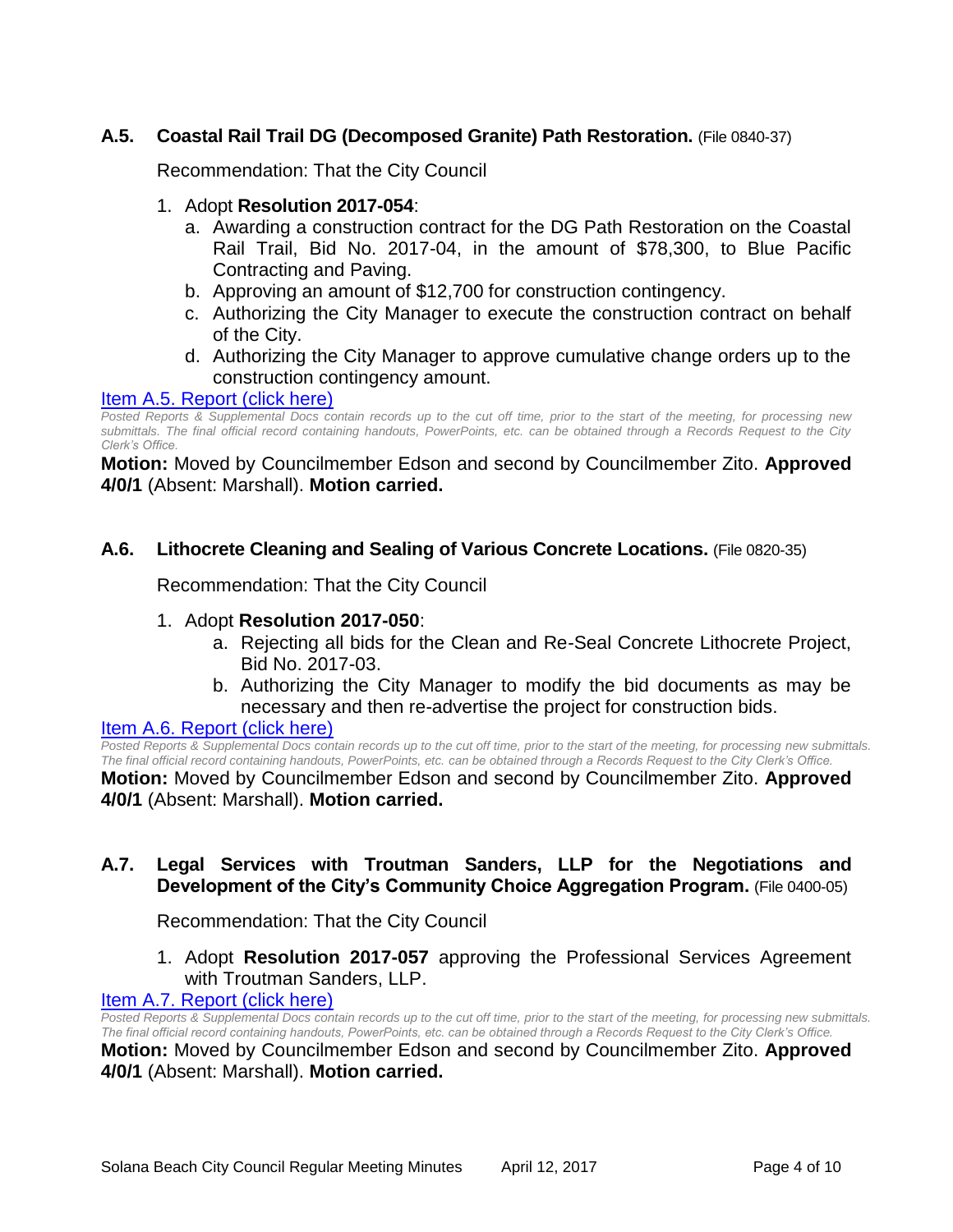## **B. PUBLIC HEARINGS:** (B.1. – B.3.)

This portion of the agenda provides citizens an opportunity to express their views on a specific issue as required by law after proper noticing by submitting a speaker slip (located on the back table) to the City Clerk. After considering all of the evidence, including written materials and oral testimony, the City Council must make a decision supported by findings and the findings must be supported by substantial evidence in the record. An applicant or designees for a private development/business project, for which the public hearing is being held, is allotted a total of fifteen minutes to speak, as per SBMC 2.04.210. A portion of the fifteen minutes may be saved to respond to those who speak in opposition. All other speakers have three minutes each. Please be aware of the timer light on the Council Dais.

#### **B.1. Public Hearing: 502 Mar Vista Dr., Applicant: Petosa, Case No: 17-16-26** (File 0600-40)

The proposed project meets the minimum objective requirements under the SBMC, is consistent with the General Plan and may be found, as conditioned, to meet the discretionary findings required as discussed in this report to approve a Development Review Permit (DRP). Therefore, Staff recommends that the City Council:

- 1. Conduct the Public Hearing: Open the Public Hearing, Report Council Disclosures, Receive Public Testimony, Close the Public Hearing;
- 2. Find the project exempt from the California Environmental Quality Act pursuant to Section 15301 of the State CEQA Guidelines; and
- 3. If the City Council makes the requisite findings and approves the project, adopt **Resolution 2017-051** conditionally approving a DRP for a 748 square foot addition to an existing two-story, single-family residence located at 502 Mar Vista Drive.

#### [Item B.1. Report \(click here\)](https://solanabeach.govoffice3.com/vertical/Sites/%7B840804C2-F869-4904-9AE3-720581350CE7%7D/uploads/Item_B.1._Report_(Click_here)_4-12-17.PDF)

*Posted Reports & Supplemental Docs contain records up to the cut off time, prior to the start of the meeting, for processing new submittals. The final official record containing handouts, PowerPoints, etc. can be obtained through a Records Request to the City Clerk's Office.*

Councilmember Hegenauer recused herself due to owning property within 500 ft. of the project.

Greg Wade, City Manager, introduced the item.

Regina Ochoa, Assistant Planner, presented a PowerPoint (on file).

Mayor Nichols opened the public hearing.

Council disclosures.

#### Applicant

Stacey Matthews, project designer, stated that they did not have a formal presentation, thanked Planning Staff, City Manager and Mayor Nichols for their direction and help on the project.

Council and Staff discussed the height of the wooden deck in the front yard, that the plans were in conformance with the regulations for front yard set-backs, the deck and landscaping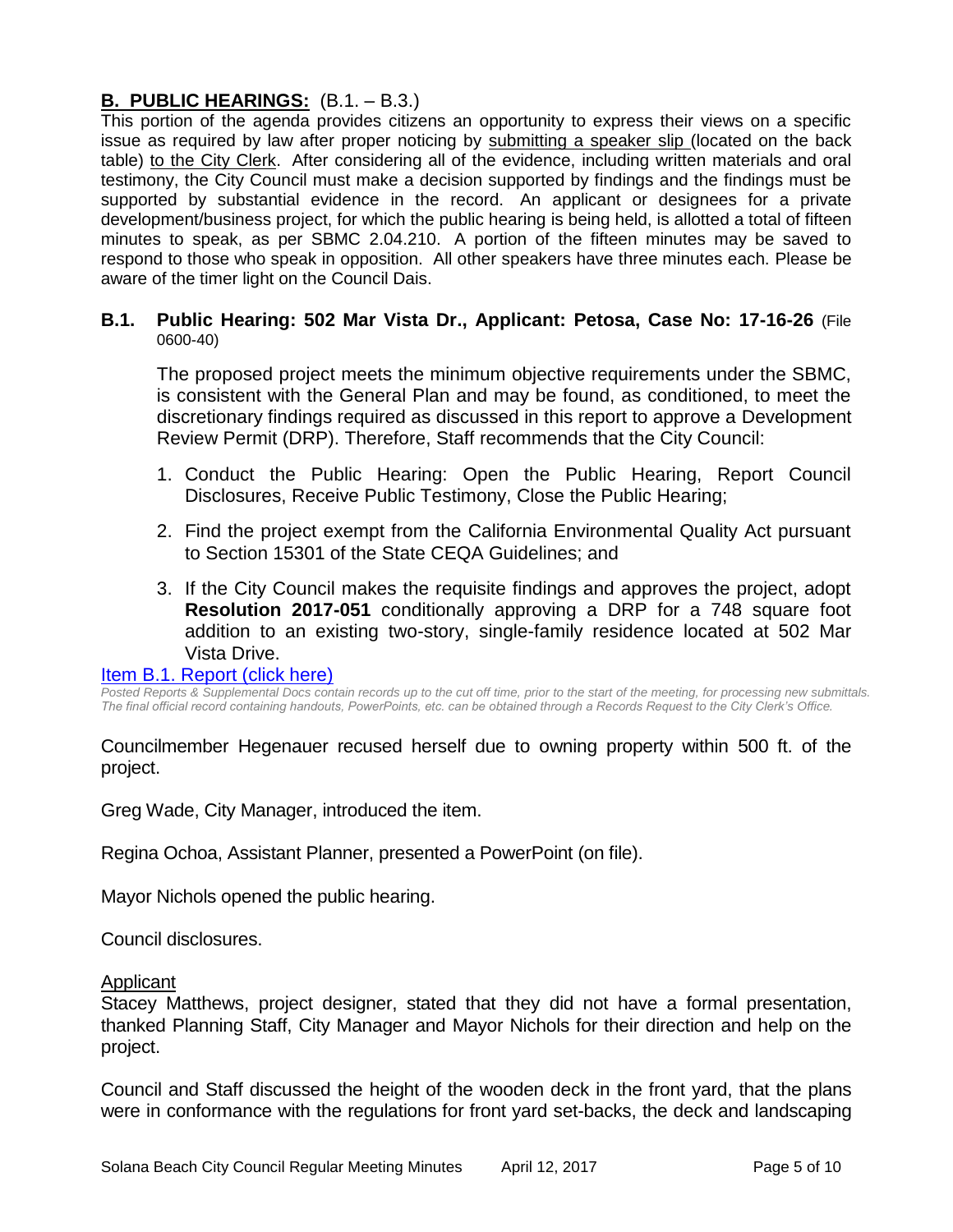planters were in accordance with regulations, most of the deck was within the buildable area, and that the deck and retaining walls measured approximately 2 ft. so handrails were not required.

Council, Staff, and Applicant discussed that the 18 ft. rear yard hedgerow could be problematic for views in the future and should be lowered to meet the height of the 8 ft. fence, and that the new lowered height of the hedges would be added as a condition of approval, and that the 8'x16' retaining seat wall shown on the plans had a typo and should read 8"x16".

Discussion continued regarding why the site plan read 2 ft. from the set-back for the proposed deck and the landscape plan read that the existing deck was 3 ft. from the setback, that the 2 ft. dimension was measuring the amount that the deck encroached into the set-back, which was the allowed 2 ft. which the plans exhibited, provided that it was supported at or behind the setback, and that the landscape plans 3 ft. dimension was measuring the property line to the deck, which would total the 5 ft. required set back.

**Motion:** Moved by Councilmember Zito and second by Councilmember Edson to close the public hearing. **Approved 3/0/2** (Recused: Hegenauer, Absent: Marshall). **Motion carried.**

**Motion:** Moved by Councilmember Zito and second by Mayor Nichols. **Approved 3/0/2** (Recused: Hegenauer, Absent: Marshall). **Motion carried.**

**B.2. Public Hearing: Introduction (1st Reading) of Ordinance 476 – Establishing the Open Space/Preserve Zone and Corresponding Regulations and Request for a General Plan Amendment and Rezone to Change the Designation of a Vacant Property Located at 640 North Highway 101 and Adjacent to the San Elijo Lagoon Ecological Reserve From General Commercial to Open Space/Preserve, Case # 17-17-03, Applicants: San Elijo Lagoon Conservancy, APN: 263-011-32.** (File 0630-30)

Recommendation: That the City Council

- 1. Conduct the Public Hearing: Open the Public Hearing, Report Council Disclosures, Receive Public Testimony, and Close the Public Hearing.
- 2. Find the project exempt from the California Environmental Quality Act pursuant to Section 15061 of the State CEQA Guidelines; and
- 3. Introduce **Ordinance 476** (1st Reading) adding Chapter 17.42 "Open Space/Preserve" to the Solana Beach Municipal Code and Establishing the Open Space/Preserve Zone and Corresponding Regulations; and
- 4. Consider whether to approve **Resolution 2017-049**, a change to the General Plan Land Use Map and City of Solana Beach Official Zoning Map as recommended by **Staff**

[Item B.2. Report \(click here\)](https://solanabeach.govoffice3.com/vertical/Sites/%7B840804C2-F869-4904-9AE3-720581350CE7%7D/uploads/Item_B.2._Report_(Click_here)_4-12-17.PDF)

## [B.2. Supplemental Documents -](https://solanabeach.govoffice3.com/vertical/Sites/%7B840804C2-F869-4904-9AE3-720581350CE7%7D/uploads/B.2._Supplemental_Documents_4-10-17_-_R.pdf) R

*Posted Reports & Supplemental Docs contain records up to the cut off time, prior to the start of the meeting, for processing new submittals. The final official record containing handouts, PowerPoints, etc. can be obtained through a Records Request to the City Clerk's Office.*

Greg Wade, City Manager, introduced the item.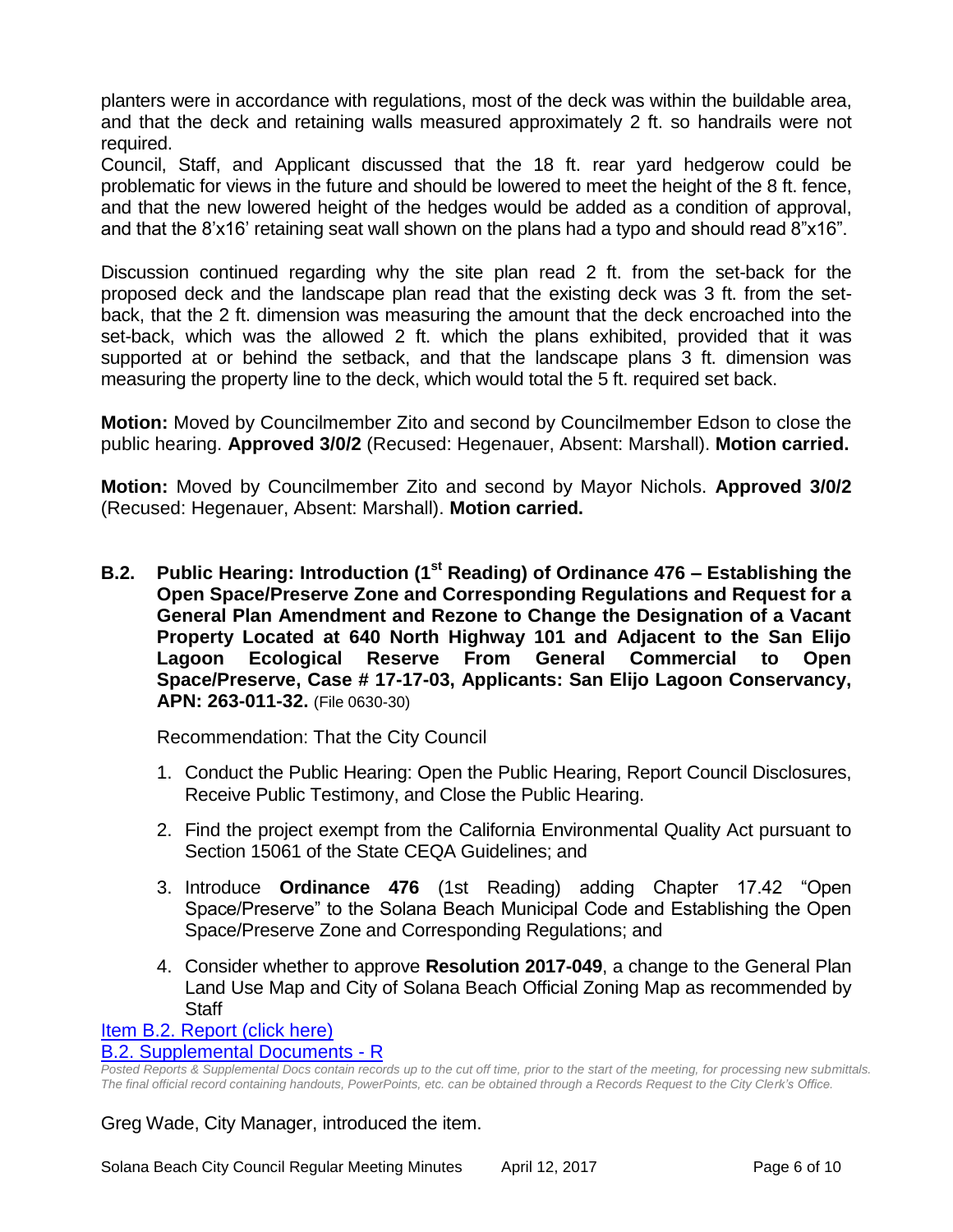Katie Benson, Associate Planner, presented a PowerPoint (on file).

Council disclosures.

## Applicant

Doug Gillingham said he was a resident of Solana Beach and was the applicant and the representative and current President of the San Elijo Lagoon Conservancy. He stated that they were glad to be in the final steps of establishing the Harbaugh Seaside Trails Reserve that many in the community and beyond had worked for a long time and that it would preserve nature and connect communities since it was at the end of the Coastal Rail Trail and NCTD would be constructing a pedestrian path underneath the railroad tracks. He said that in 2011, the Conservancy had an opportunity to purchase it for four million dollars, and several generous supporters in the community contributed including a \$1.5 million donation from the George and Betty Harbaugh Charitable foundation and a million dollars from Caltrans funding that the City helped coordinate. He said that a conservation easement was already in place restricting the usage to passive open space recreational uses. He said that a letter that came in on this item suggested looking into an economic opportunity to provide a view deck so that the public could enjoy the property and that they were adding a deck at the edge of the property and that this location would draw people to the area for the Highway 101 corridor restaurants and shops along the way indirectly benefiting the area economically. He stated that this was a quality of life opportunity providing economic benefit, and that instead of drinks the sunsets would be just as glorious.

## Public Speakers

Ed Seigel passed out a letter (on file) and said that he saw the item 10 days ago and that he felt strongly about the City, that when he moved to Solana Beach in 1976 Fletcher Cove was a parking lot and Mike changed that, that the Coastal Rail Trail was a dirt path and Lesa changed it, that Jack Moore was the father of the City's incorporation and that many had prevented massive developments at the north end of the property, that he wished that this consideration had more community input, that instead of designating it Open Space, that it could have a tasteful element including a veranda where citizens and visitors shared and purchased refreshments overlooking the lagoon, and that such an arrangement could bring in funds for the Conversancy and the City and bring a greater sense of community.

Mayor Nichols said that the Conservation easement was placed on the property in 2014, that there was plenty of opportunity for community to be involved in this, and that this action was only a formality for the General Plan's consistency.

Gerri Retman stated that over a 20 year quest to save this property that she had met with a number of developers that were willing to donate the northern end in exchange for a small area for themselves but that was not what the public wanted, that the first Council's actions at the City's incorporation made it clear that they agreed that open space should be preserved, that it had been six years since the community and City initiated efforts to purchase the property, that the late Margaret Schlesinger and Roy Warden were both supporters long before and were involved in these efforts and thanked the members of the Council over time who had supported this property.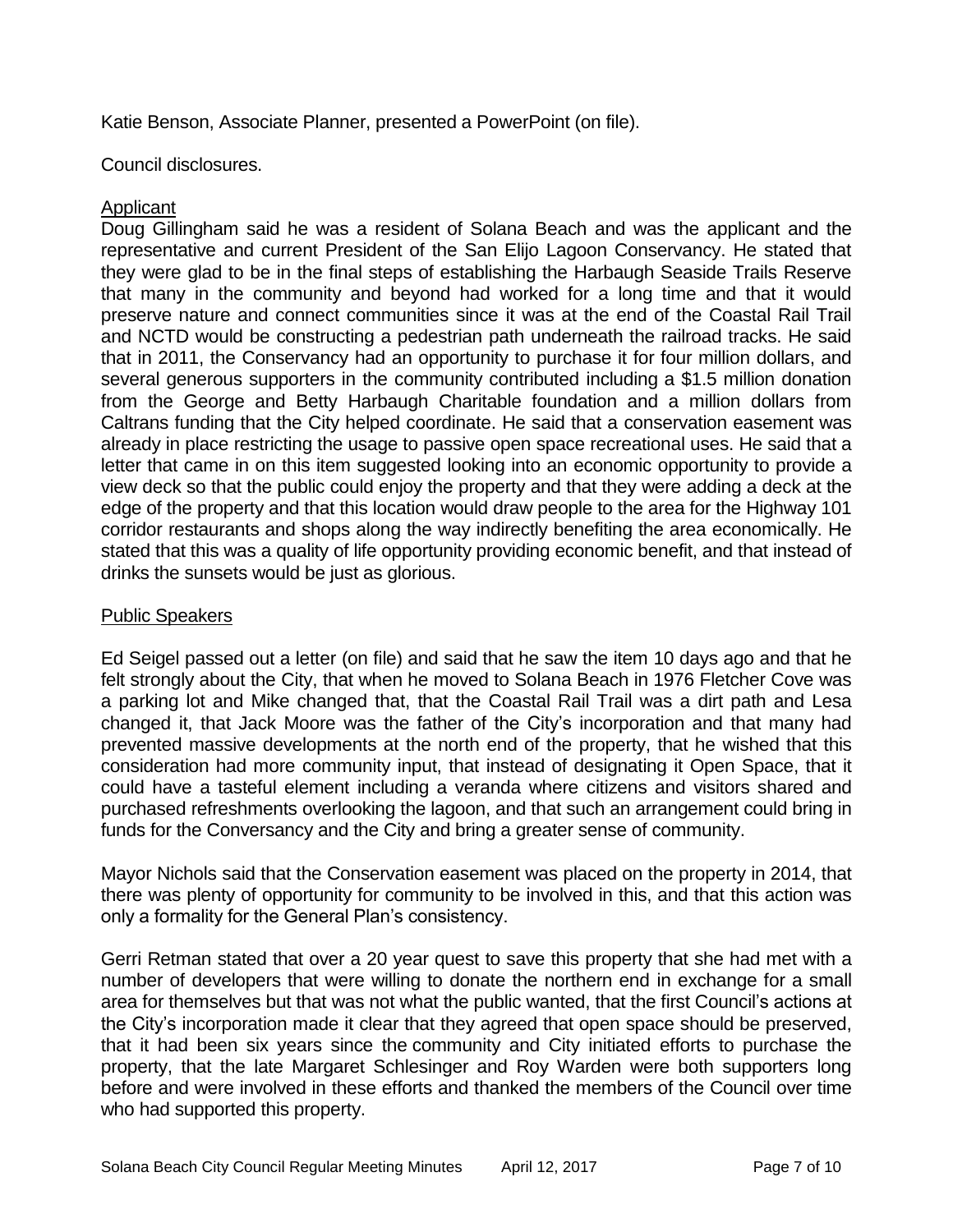Ira Opper said that he supported this zone change, that every time he and Gerry drove by she would say that it should be a park, along the way there were many setbacks, that his dad quote was always in his head "what would it matter in 100 years?" and that this was one thing that would matter in 100 years. He said that he was born in southern California, had seen development of the area, and that to have a piece of open space in that view area was a credit to all because it did not happen very often, and thanked Council and his wife Gerri for all of their efforts.

Council discussion ensured regarding that the community made this effort work, that Doug Gibson, applicant, had done a lot over time and had the Conversancy take a lead, that Gerri and Ira worked on it for two decades, that community members David Winkler and Tom Golich put significant amounts of capital on the line, Joe Balla and his group put the last bit of financing, and that Gary Martin spent hundreds of hours crafting legal documents to solidify the process.

Council continued, stated that it was a major milestone for the City, that some of the things that drove the formation of the City was former nightclub, now City Hall, as well as the property at the lagoon, that during past proposed developments 100's of comments were received against developing this space, that it was once a gas station and fruit station, and that this evening was just a formality and that the funds have been received with that intent for this area.

**Motion:** Moved by Councilmember Zito and second by Councilmember Edson to close the public hearing. **Approved 4/0/1** (Absent: Marshall). Motion carried.

**Motion:** Moved by Councilmember Zito and second by Councilmember Edson. **Approved 4/0/1** (Absent: Marshall). Motion carried.

**B.3. Public Hearing: Consideration of Modifying Summer Day Camp Fees.** (File 0390- 23)

Recommendation: That the City Council

- 1. Conduct the Public Hearing: Open the Public Hearing, Report Council Disclosures, Receive Public Testimony, Close the Public Hearing;
- 2. Adopt **Resolution 2017-046** to increase the fees of the Summer Day Camp program.

#### [Item B.3. Report \(click here\) -](https://solanabeach.govoffice3.com/vertical/Sites/%7B840804C2-F869-4904-9AE3-720581350CE7%7D/uploads/Item_B.3._Report_(Click_here)_4-12-17_-_R.pdf) R

*Posted Reports & Supplemental Docs contain records up to the cut off time, prior to the start of the meeting, for processing new submittals. The final official record containing handouts, PowerPoints, etc. can be obtained through a Records Request to the City Clerk's Office.*

Greg Wade, City Manager, introduced the item.

Dan King, Assistant City Manager, presented a PowerPoint (on file).

Council and Staff discussed the comparison to other cities and comparable camp contents, that Encinitas and Carlsbad had a wide variety of programs, so they were used to compare prices of their comparable programs, that an advanced email data base could be alerted of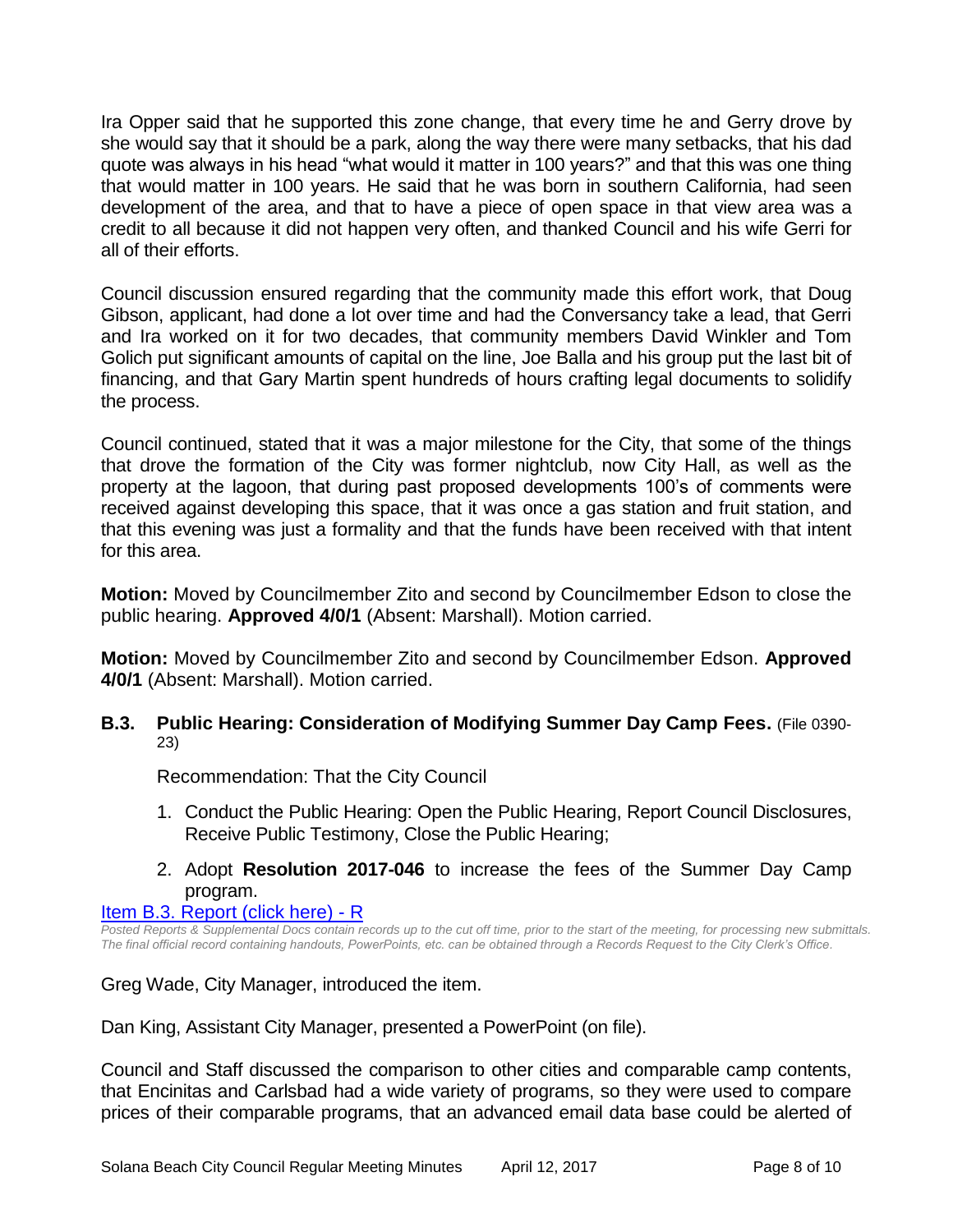the upcoming rate increase prior to the opening day of registration, and that two comments were already received from the public which was included in the Staff Report.

Discussion continued regarding that the City was currently providing a financial assistance scholarship program for financially needy families at 50% off, that the City did not receive many requests annually but had been able to accommodate those that were submitted.

**Motion:** Moved by Councilmember Zito and second by Councilmember Edson to close the public hearing. **Approved 4/0/1** (Absent: Marshall). Motion carried.

Council discussion continued regarding that nothing but good things were heard about this program, that Staff ran a great program, that the program filled up so fast that a current price increase was not a problem, that it was hard to secure spots in this program because it was one of the lowest priced programs in the area, that having financial aid helped make up the difference to lessen the blow for those that may need it, that because the rate was so low that many people from outside of the City signed up before residents, that the financial aid program was only for residents, and that it did not appear that this would price anyone out of the program and the City would not lose interest or money from raising the rate.

**Motion:** Moved by Councilmember Zito and second by Councilmember Edson. **Approved 4/0/1** (Absent: Marshall). Motion carried.

## **C. STAFF REPORTS**: (C.1. - C.2.)

*Submit speaker slips to the City Clerk.*

## **C.1. Adopt Ordinance 475 (2nd Reading) regarding Renewal of Public, Education, and Government (PEG) fees for State Franchises.** (File 1000-10)

Recommendation: That the City Council

1. Adopt **Ordinance 475** amending Section 13.20.020(B) of Solana Beach Municipal Code to renew the PEG fee for State franchisees.

## [Item C.1. Report \(click here\)](https://solanabeach.govoffice3.com/vertical/Sites/%7B840804C2-F869-4904-9AE3-720581350CE7%7D/uploads/Item_C.1._Report_(Click_here)_4-12-17.PDF)

*Posted Reports & Supplemental Docs contain records up to the cut off time, prior to the start of the meeting, for processing new submittals. The final official record containing handouts, PowerPoints, etc. can be obtained through a Records Request to the City Clerk's Office.*

Johanna Canlas, City Attorney, read the title of the ordinance.

**Motion:** Moved by Councilmember Zito and second by Councilmember Edson. **Approved 4/0/1** (Absent: Marshall). Motion carried.

## **C.2. Adopt Ordinance 474 (2nd Reading) regarding California Public Employees Retirement System's (CalPERS) Contract Amendment.** (File 0520-50)

Recommendation: That the City Council

1. Adopt **Ordinance 474** to amend its CalPERS contract in order to implement California Public Employees Retirement System's Government Code Section 20516 (Employees Sharing Additional Cost) for fire employees and to authorize